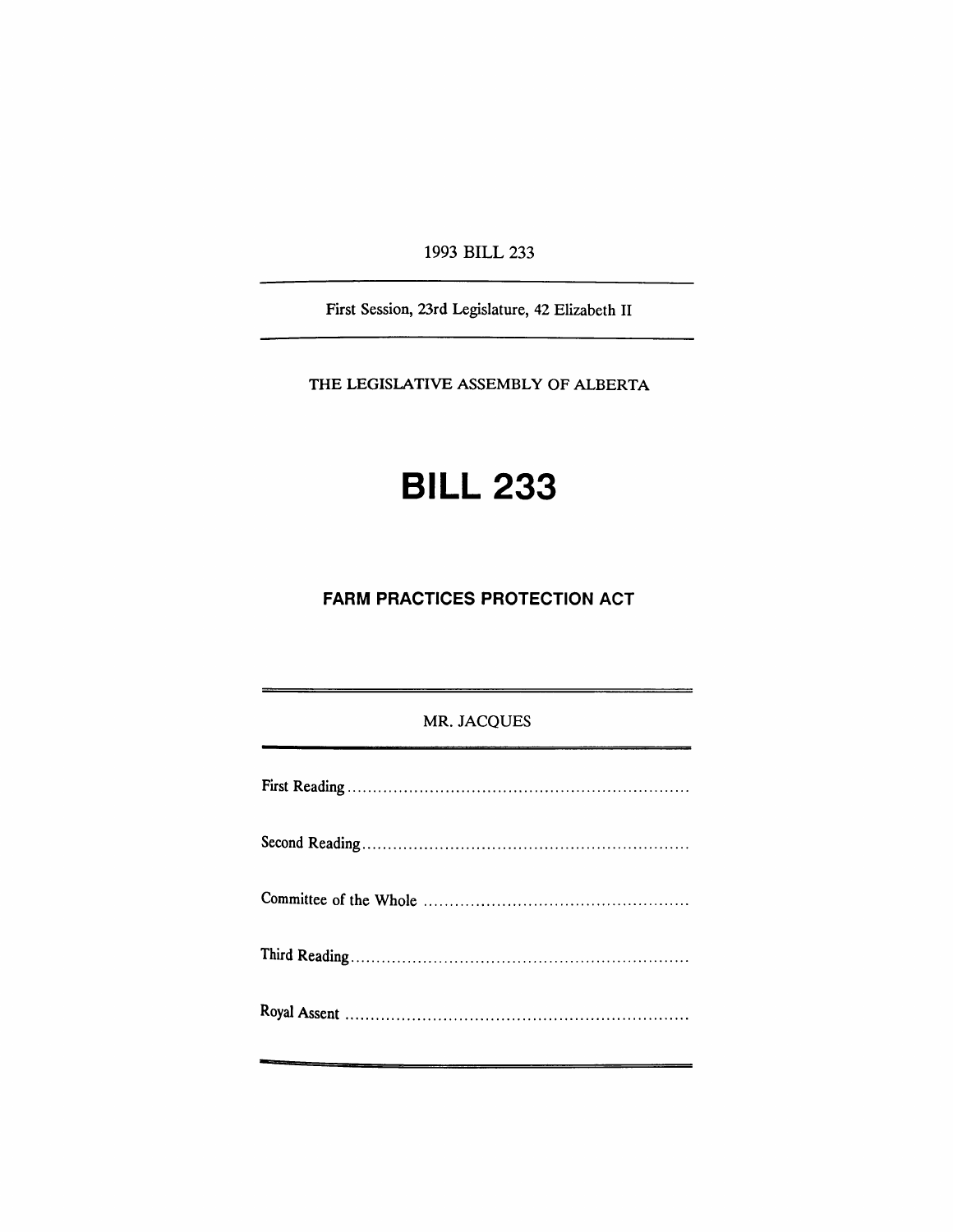*Bill 233 Mr. Jacques*

# **BILL 233**

#### 1993

#### **FARM PRACTICES PROTECTION ACT**

*(Assented to* , 1993)

HER MAJESTY, by and with the advice and consent of the Legislative Assembly of Alberta, enacts as follows:

Definitions

1 In this Act,

- (a) "agricultural operation" means an agricultural, aquacultural, horticultural or silvacultural operation that is carried on in the expectation of gain or reward, and includes,
	- (i) the cultivation of land,
	- (ii) the raising of live stock, including poultry,
	- (iii) the raising of fur-bearing animals and game birds,
	- (iv) the production of agricultural crops, including mushrooms, greenhouse crops and nursery stock,
	- (v) the production of eggs and milk,
	- (vi) the operation of agricultural machinery and equipment, including irrigation pumps,
	- (vii) the process necessary to prepare a farm product for distribution from the farm gate,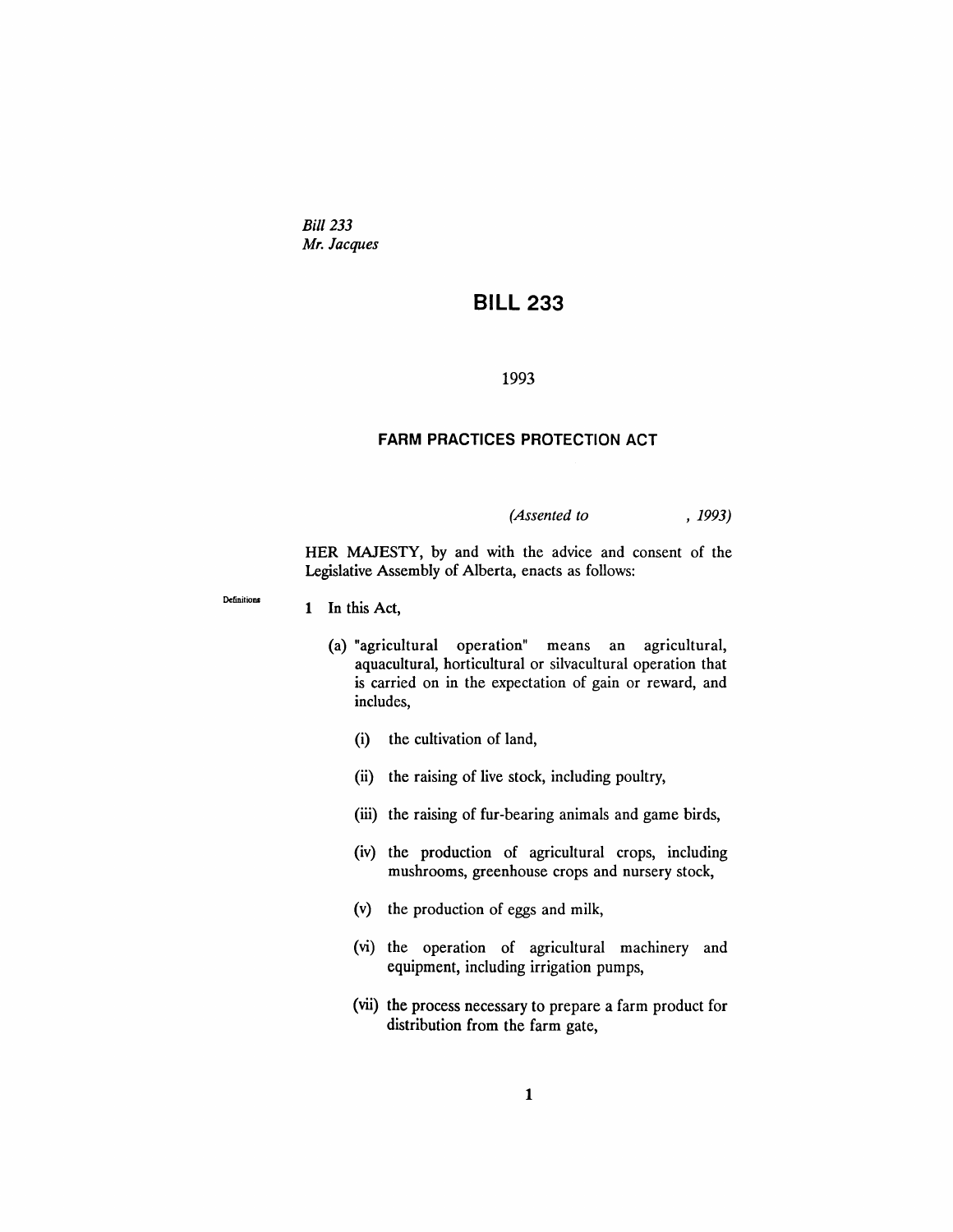- (viii) the application of fertilizers, conditioners and pesticides, including ground and aerial spraying, and,
- (ix) the storage, disposal or use of organic wastes for farm purposes;
- (b) "Board" means the Farm Practices Protection Board established under section 3;
- (c) "land use control law" means any Act and any regulation, plan or by-law made under the authority of an Act that restricts or prescribes the use to which land or premises may be put or the nature of business or activities that may be carried on on any land or premises;
- (d) "Minister" means the Minister of Agriculture and Food;
- (e) "normal farm practice" means a practice that is conducted in a manner consistent with proper and accepted customs and standards as established and followed by similar agricultural operations under similar circumstances and includes the use of innovative technology used with advanced management practices;
- (f) "person" includes an unincorporated association.

Protection from nuisance claims

2(1) A person who carries on an agricultural operation and when, in respect of that agricultural operation, is not in contravention of,

- (a) any land use or control law;
- (b) the *Environmental Protection and Enhancement Act;*
- (c) the *Agricultural Chemicals Act;*
- (d) the *Water Resources Act,*

is not liable in nuisance to any person for any odour, noise or dust resulting from the agricultural operation as a result of a normal farm practice and shall not be prevented by injunction or other order of a court from carrying on any normal farm practice because it causes or creates an odour, a noise or dust.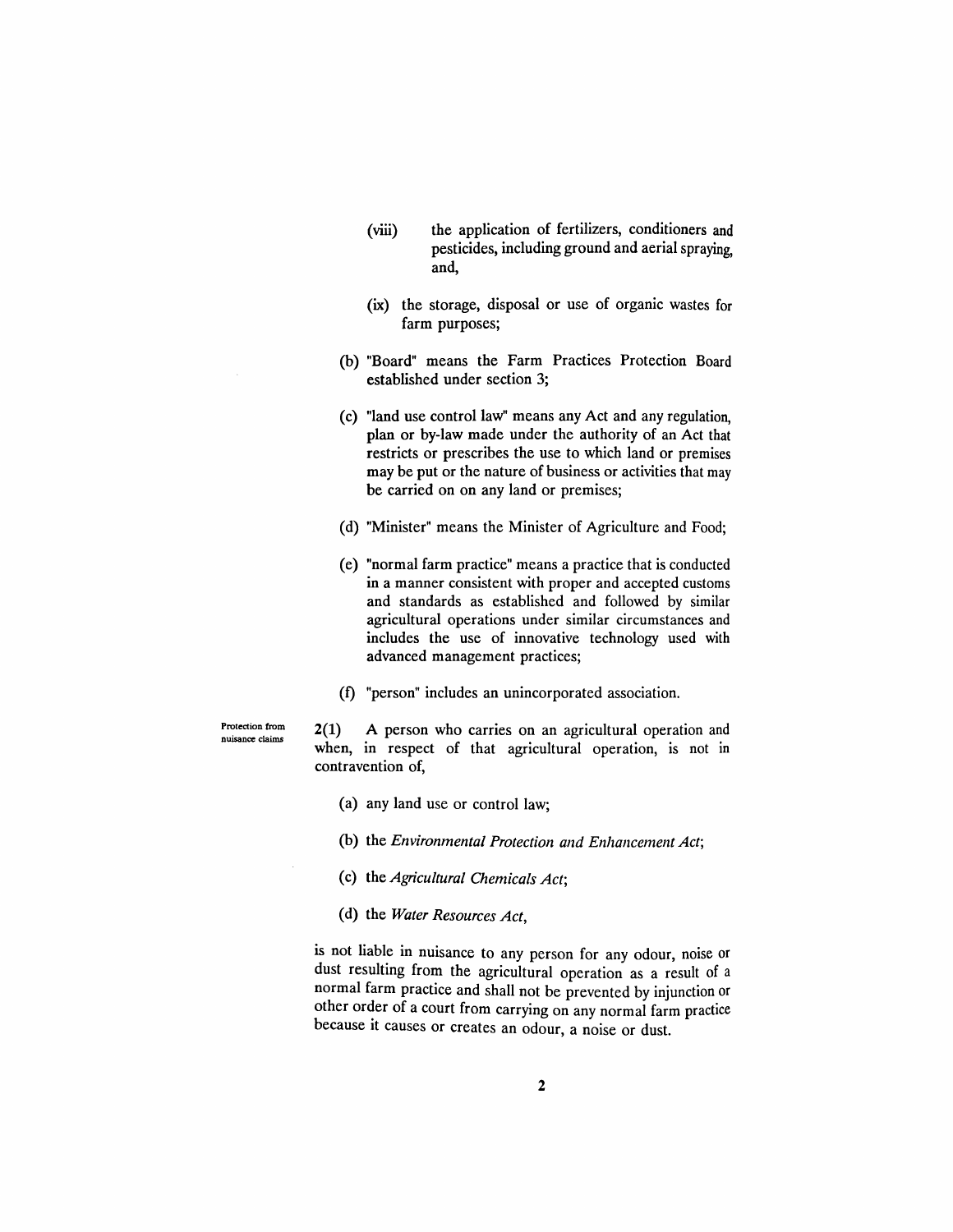subsection (1) does not apply (2) Subsection (1) does not apply to an owner or operator of an agricultural operation that fails to obey an order of the Board made under clause 5(3)(b).

Wbere tbe

Farm Practices Protection Board 3 (1) The Farm Practices Protection Board is hereby established and shall consist of not less than five members appointed by the Minister.

Chairperson of Board (2) The Minister may designate one of the members of the Board as chairperson and one or more of the remaining members as vice-chairperson.

Duties of chairperson (3) The chairperson of the Board is responsible for the general supervision and direction over the conduct of the affairs of the Board and, in his or her absence or if he or she is unable to act, the vice-chairperson shall have all the powers of the chairperson.

Term (4) The members of the board may be appointed to hold office for a term not exceeding three years and may be reappointed, but no member shall hold office for more than six years, whether the member's appointments are for consecutive terms or not.

Remuneration (5) The members of the Board who are not public servants of Alberta shall be paid such remuneration and expenses as the Lieutenant Governor in Council determines, provided funds are allocated to that purpose by the Legislature.

- **Proecture** (6) The Board may, make rules for the conduct and management of is affairs and for the practice and procedure to be observed in matters before it, and may require that a person seeking a determination of a matter by the Board shall give written notice, in such form as the Board specifies, to the person that the Board specifies.
- Quorum (7) The chairperson or vice-chairperson and two other members constitute a quorum and are sufficient for the exercise of all of the jurisdiction and powers of the Board.

Duties and powers of the Board 4(1) The Board may exercise such powers and shall perform such duties as are conferred or imposed upon it by or under this Act including the power,

(a) on the request of an aggrieved person, to inquire into and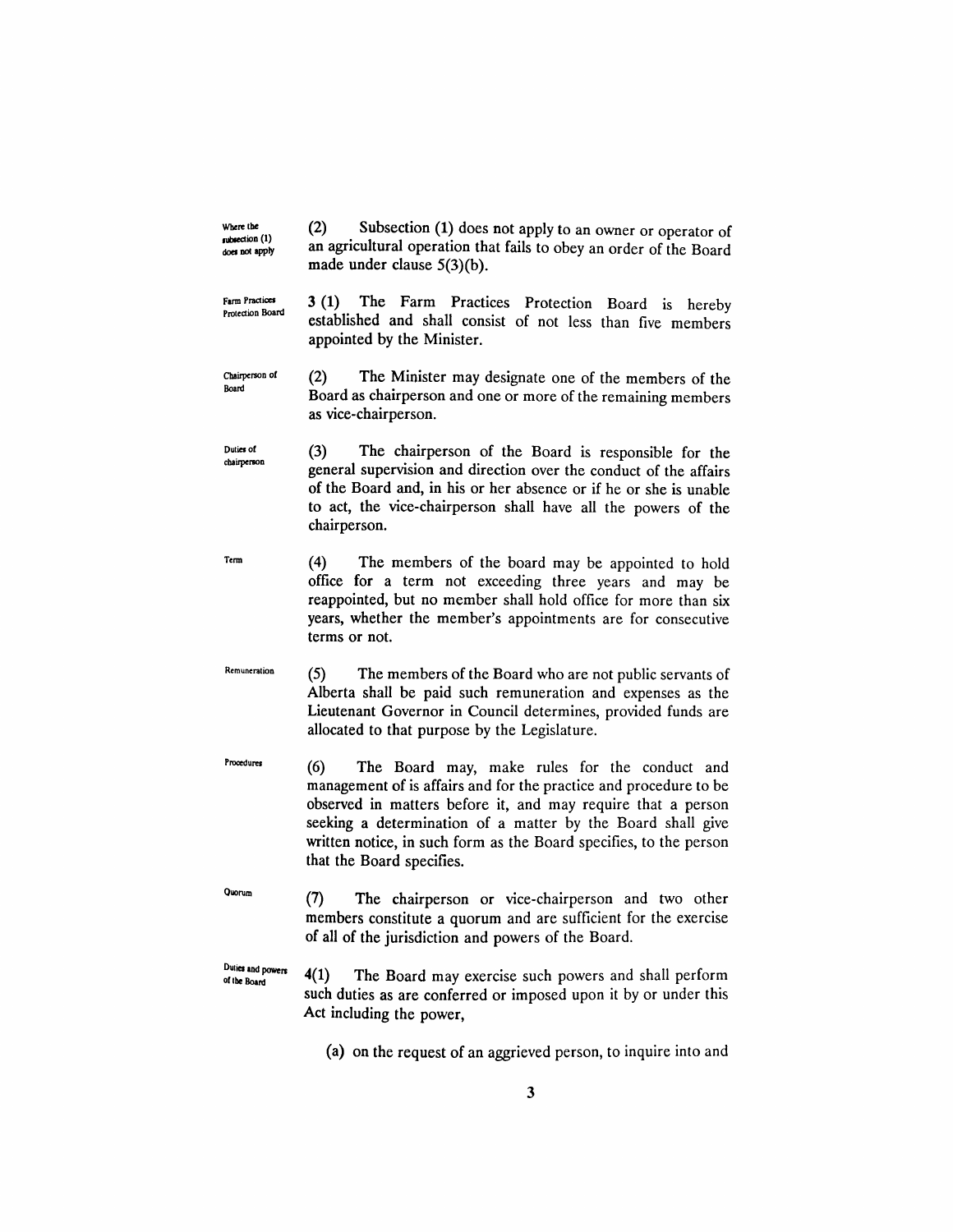resolve a dispute respecting an agricultural operation including the determination as to what constitutes a normal farm practice; and

(b) to make such enquiries and orders as are necessary to ensure that there is compliance with its decisions.

| Information to                | The Board shall provide the Minister with any information<br>(2) |
|-------------------------------|------------------------------------------------------------------|
| made available to<br>Minister | requested by the Minister as to the policies, procedures and     |
|                               | operations of the Board.                                         |

Board to conduct studies (3) The Minister may order the Board to study any matter related to farm practices and the Board shall conduct the study and report its findings and recommendations to the Minister.

Complaints re: farm practices 5(1) Where a person is aggrieved by any odour, noise or dust resulting from an agricultural operation, the person may apply in writing to the board for a determination as to whether the odour, noise or dust results from a normal farm practice.

Form of

Form of  $(2)$  The Board shall hold a hearing and shall,

(a) dismiss the complaint if the Board is of the opinion that the odour, noise or dust results from a normal farm practice; or

(b) order the owner or operator of the agricultural operation to cease the practice or to modify the practice in the manner set out in the order to be consistent with normal farm practice.

Refusal to hear application (3) The Board may refuse to hear an application or, after a hearing has commenced, refuse to continue the hearing or to make a decision if in its opinion,

(a) the subject-matter of the application is trivial;

(b) the application is frivolous or vexatious or is not made in good faith; or

(c) the applicant has not a sufficient personal interest in the subject-matter of the application.

Appeal (4) Any party to a hearing under subsection (3) may appeal an order of the Board on any question of fact or law or both to